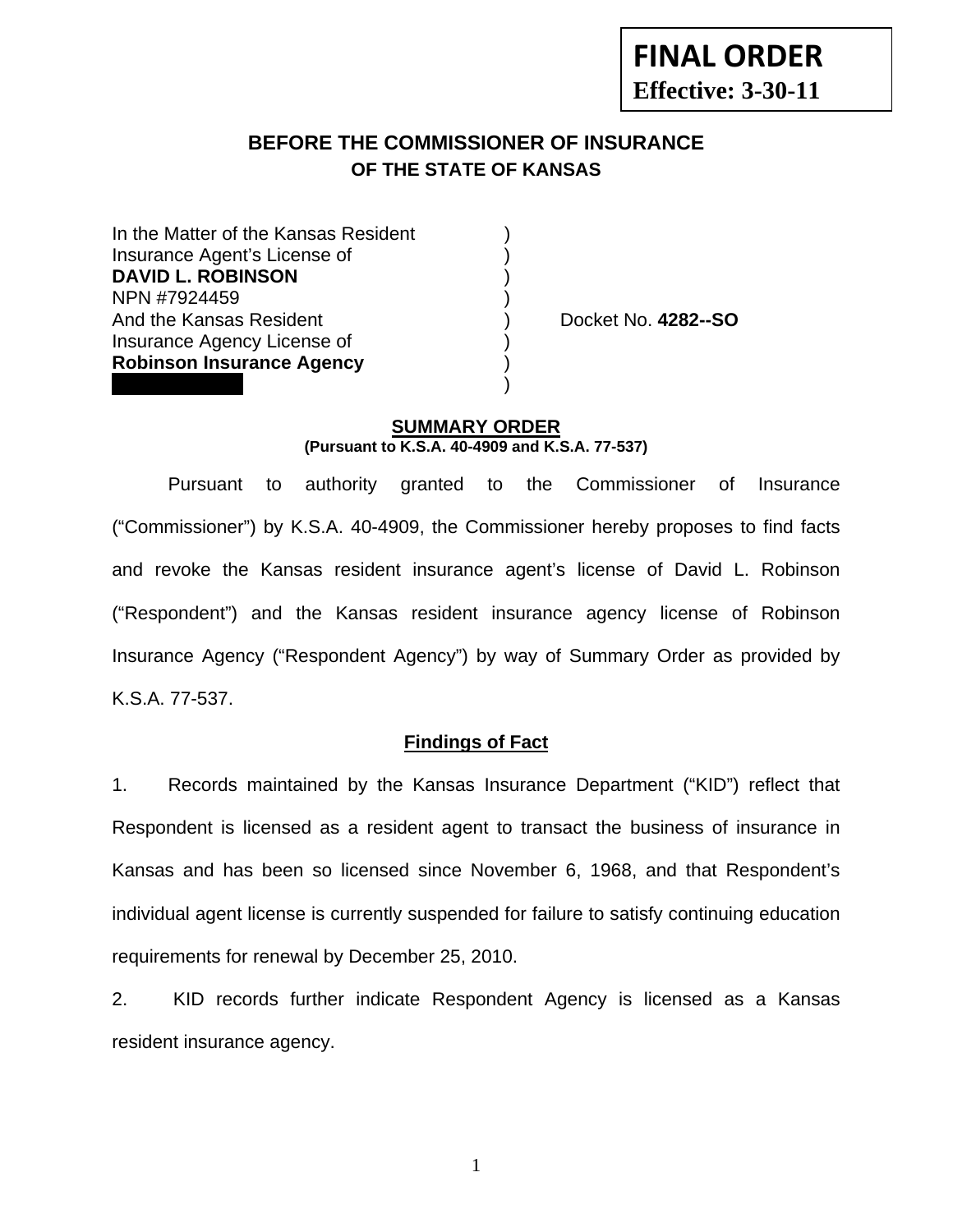3. Respondent is the owner of the Respondent Agency and the Kansas licensed agent identified as the person responsible for the agency's compliance with Kansas insurance law.

4. Respondent's and Respondent Agency's legal and mailing address is 1901 E. 950 Road, Lawrence, KS 66049-9152.

5. Following investigation, the Commissioner has no reason to believe that protection of the public interest requires the Commissioner to give notice and opportunity to participate to anyone other than Respondent.

6. Following investigation, the Commissioner finds evidence sufficient to support the following facts:

7. Respondent was convicted of multiple counts arising from a conspiracy to use and sell fraudulent diplomatic credentials and sentenced on February 8, 2010, in the United States District Court for the Eastern District of Missouri.

8. Respondent was sentenced to serve six years and three months in federal prison.

9. Respondent did not report the conviction within 30 days as required by K.A.R. §40-7-9(d) and has not reported it to date.

10. Respondent Agency has not designated a duly licensed agent as the person responsible for compliance of the agency.

11. By letter dated February 15, 2011, and addressed to Respondent and Respondent Agency at their address of record, counsel for KID asked Respondent and Respondent Agency to reply within 15 business days if any of the foregoing statements were disputed.

2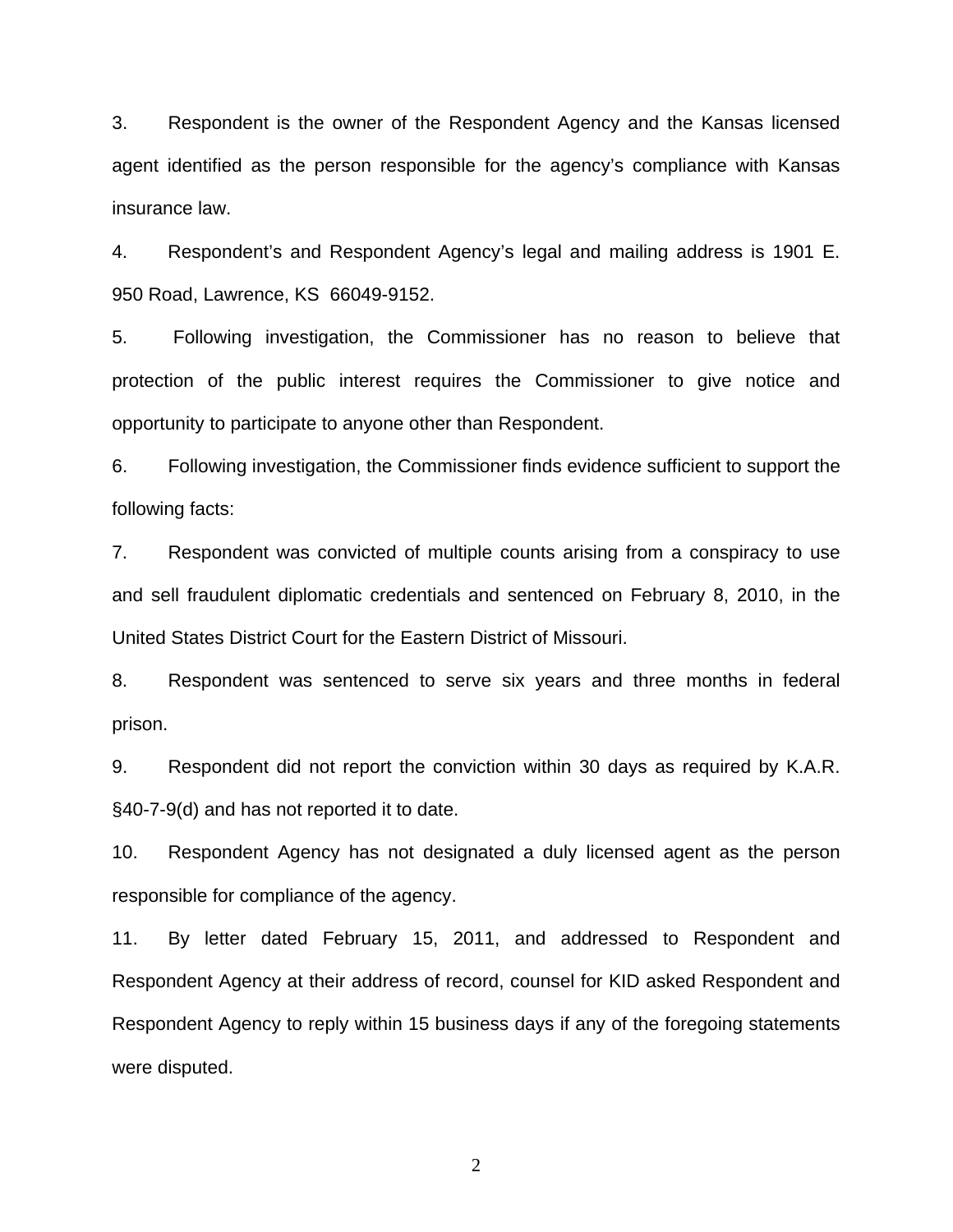- 12. To date, Respondent has not replied, and the letter has not been returned.
- 13. The facts are thus deemed undisputed.

### **Applicable Law**

14. K.S.A. 40-4909(a) provides, in relevant part:

"The commissioner may deny, suspend, revoke or refuse renewal of any license issued under this act if the commissioner finds that the applicant or license holder has. . .

(2) Violated: (A) Any provision of chapter 40 of the Kansas Statutes Annotated, and amendments thereto, or any rule and regulation promulgated thereunder; . . .

(6) Been convicted of a felony. . . .

(8) Used any fraudulent, coercive, or dishonest practice, or demonstrated any incompetence, untrustworthiness, or financial irresponsibility in the conduct of business in this state or elsewhere. . . ." K.S.A. 40-4909(a).

15. K.A.R. §40-7-9(d) requires that a licensee report to the Commissioner the details

of a conviction within 30 days.

16. A licensed business entity must identify a licensed agent to be responsible for the

business entity's compliance with the insurance laws of this state. K.S.A. 40-4905(c)(1).

17. In addition, the Commissioner may revoke any license issued under the Insurance Agents Licensing Act if the Commissioner finds that the interests of the insurer or the insurable interests of the public are not properly served under such license. K.S.A. 40-4909(b).

### **Conclusions of Law**

18. The Commissioner has jurisdiction over Respondent and Respondent Agency as well as the subject matter of this proceeding, and such proceeding is held in the public interest.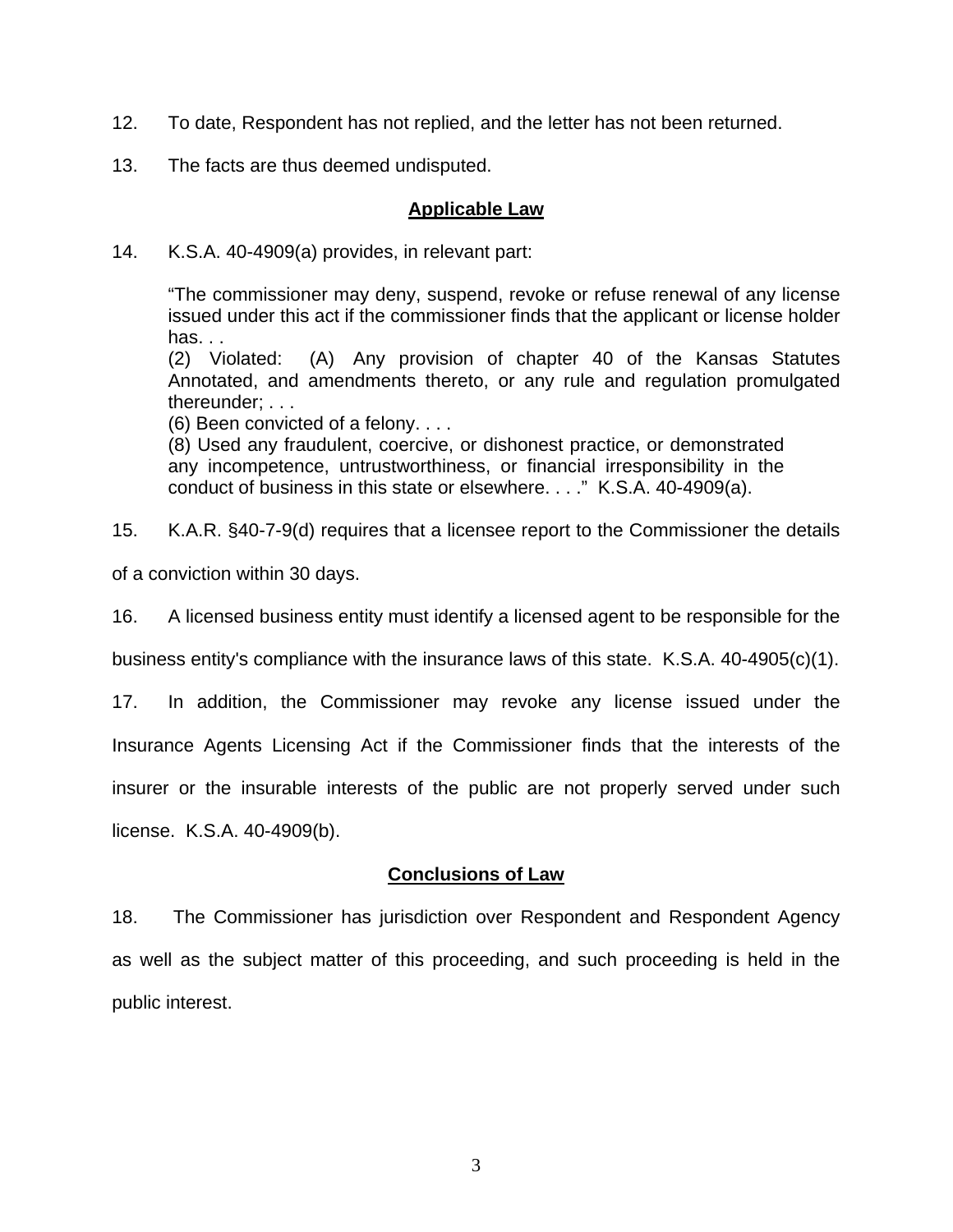19. The Commissioner finds that Respondent's license may be revoked pursuant to K.S.A. 40-4909(a)(6) because Respondent has been convicted of one or more felony offenses.

20. Based on the conviction, the Commissioner finds that Respondent's license may be revoked pursuant to K.S.A. 40-4909(a)(8) because the conviction(s) required proof of fraudulent conduct.

21. The Commissioner also finds that Respondent's license may be revoked pursuant to K.S.A. 40-4909(a)(2)(A) because Respondent failed to report the conviction as required by K.A.R. §40-7-9(d).

22. Based on the foregoing findings, the Commissioner concludes that sufficient grounds exist for the revocation of Respondent's insurance agent's license pursuant to K.S.A. 40-4909(a).

23. Finally, the Commissioner concludes that Respondent's license should be revoked because neither the interests of the insurer nor the insurable interests of the public are properly served under the license.

24. In addition, the Commissioner finds that the license of Respondent Agency must be cancelled because the agency has not identified a licensed agent to assume responsibility for the agency's compliance and therefore does not satisfy the requirements for continued licensure.

25. Based on the facts and circumstances set forth herein, it appears that the use of summary proceedings in this matter is appropriate, in accordance with the provisions set forth in K.S.A. 77-537(a), in that the use of summary proceedings does not violate any provision of the law, the protection of the public interest does not require the KID to

4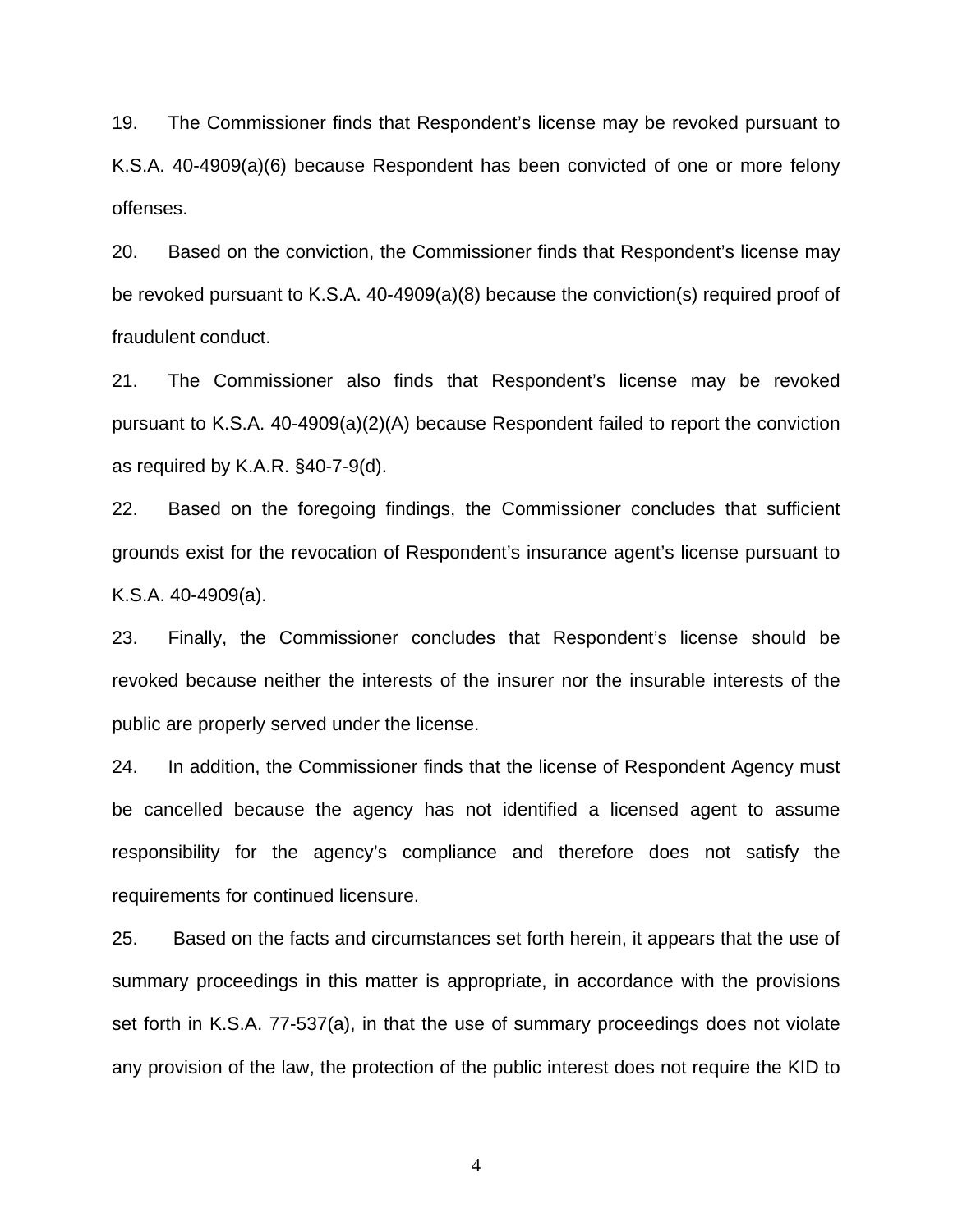give notice and opportunity to participate to persons other than Respondent, and after investigation, KID believes in good faith that the allegations will be supported to the applicable standard of proof.

 **IT IS THEREFORE ORDERED BY THE COMMISSIONER OF INSURANCE THAT** 

- 1. The Kansas resident insurance agent's license of **DAVID L. ROBINSON** is hereby **REVOKED;**
- 2. That **DAVID L. ROBINSON** shall **CEASE and DESIST** from the sale, solicitation, or negotiation of insurance and/or receiving compensation deriving from the sale, solicitation, or negotiation of insurance conducted on and after the effective date of this order; and
- 3. The Kansas resident insurance agency license of the **ROBINSON INSURANCE AGENCY** is hereby cancelled.

## **IT IS SO ORDERED THIS \_\_10th\_\_ DAY OF MARCH 2011, IN THE CITY OF TOPEKA, COUNTY OF SHAWNEE, STATE OF KANSAS.**



 \_/s/ Sandy Praeger\_\_\_\_\_\_\_\_\_\_\_\_\_\_\_\_ Sandy Praeger Commissioner of Insurance

 \_/s/ Zachary J.C. Anshutz\_\_\_\_\_\_\_\_\_\_ Zachary J.C. Anshutz General Counsel